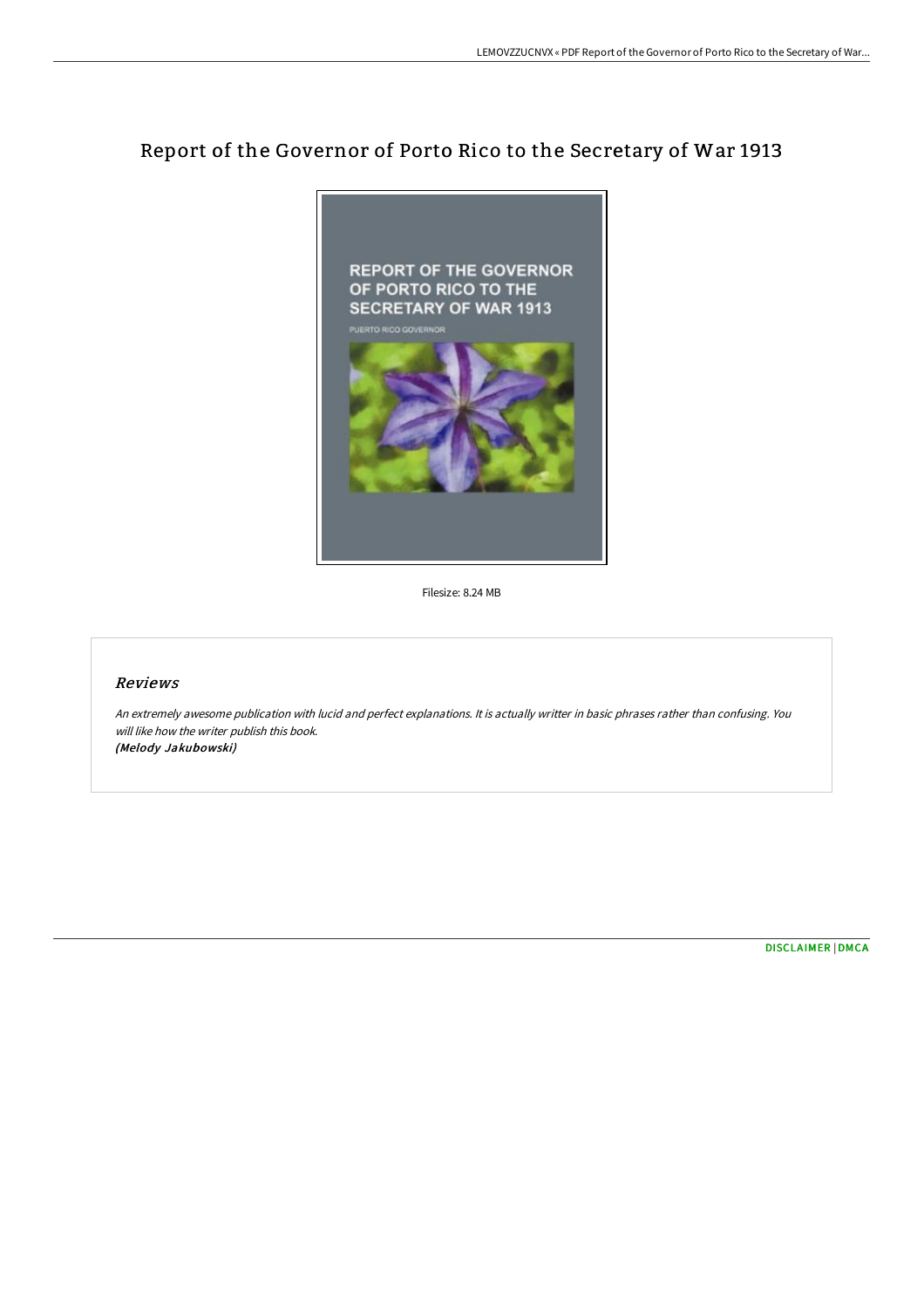## REPORT OF THE GOVERNOR OF PORTO RICO TO THE SECRETARY OF WAR 1913



**DOWNLOAD PDF** 

Rarebooksclub.com, United States, 2012. Paperback. Book Condition: New. 246 x 189 mm. Language: English . Brand New Book \*\*\*\*\* Print on Demand \*\*\*\*\*.This historic book may have numerous typos and missing text. Purchasers can download a free scanned copy of the original book (without typos) from the publisher. Not indexed. Not illustrated. 1913 Excerpt: .and sanitation 276, 047. 41 Highways 387, 219. 82 Charities and corrections 402, 786. 07 Education 8, 036.15 Recreation 14, 376. 79 Miscellaneous 22, 875. 77 Public-service enterprises 124, 346. 87 Total 1, 651, 329. 97 Interest 27, 047. 20 Outlays 575, 326. 62 On account of debt 358, 235.19 Total expenditures 2, 611, 938. 98 As previously explained, the expenses, amounting to \$1,651,329.97, represented an increase of \$285,535.61. of which \$81,373.26 was due to augmented salary rolls. The principal increases in salaries were made under the heads of General Government --from \$260,541.69 to \$304,104.01, or an increase of \$43,562.32--and Charities and cor 1 In the expenditures for public-service enterprises there is included the sum of \$124,838.42 disbursed in the construction of a dock in Ponce. rections --from \$179,731.48 to \$205,672.82, or an increase of 825,941.34. The group of expenditures called General Government, it may be explained, is practically equivalent to what is known in commercial accounting as overhead. In municipal accounting in Porto Rico it represents 23.7 per cent of the total current expenses, excluding disbursements made on account of indebtedness and investments in permanent improvements and unexpendable property ( interest, outlavs. and debt 1 ). Expenditures under the head of Highways increased from \$308,792.04 to \$387,219.82, or \$78,427.78, of which about \$45,000 was spent on urban streets, parks, etc.; about \$11,000 on urban streets, and about \$21,000 on rural roads. Health conservation and sanitation increased from \$193,989.10 to \$270,047.41, or \$82,058.25. The expenditures under...

 $\mathbb{R}$ Read Report of the [Governor](http://techno-pub.tech/report-of-the-governor-of-porto-rico-to-the-secr-1.html) of Porto Rico to the Secretary of War 1913 Online  $\overline{\phantom{a}}$ [Download](http://techno-pub.tech/report-of-the-governor-of-porto-rico-to-the-secr-1.html) PDF Report of the Governor of Porto Rico to the Secretary of War 1913